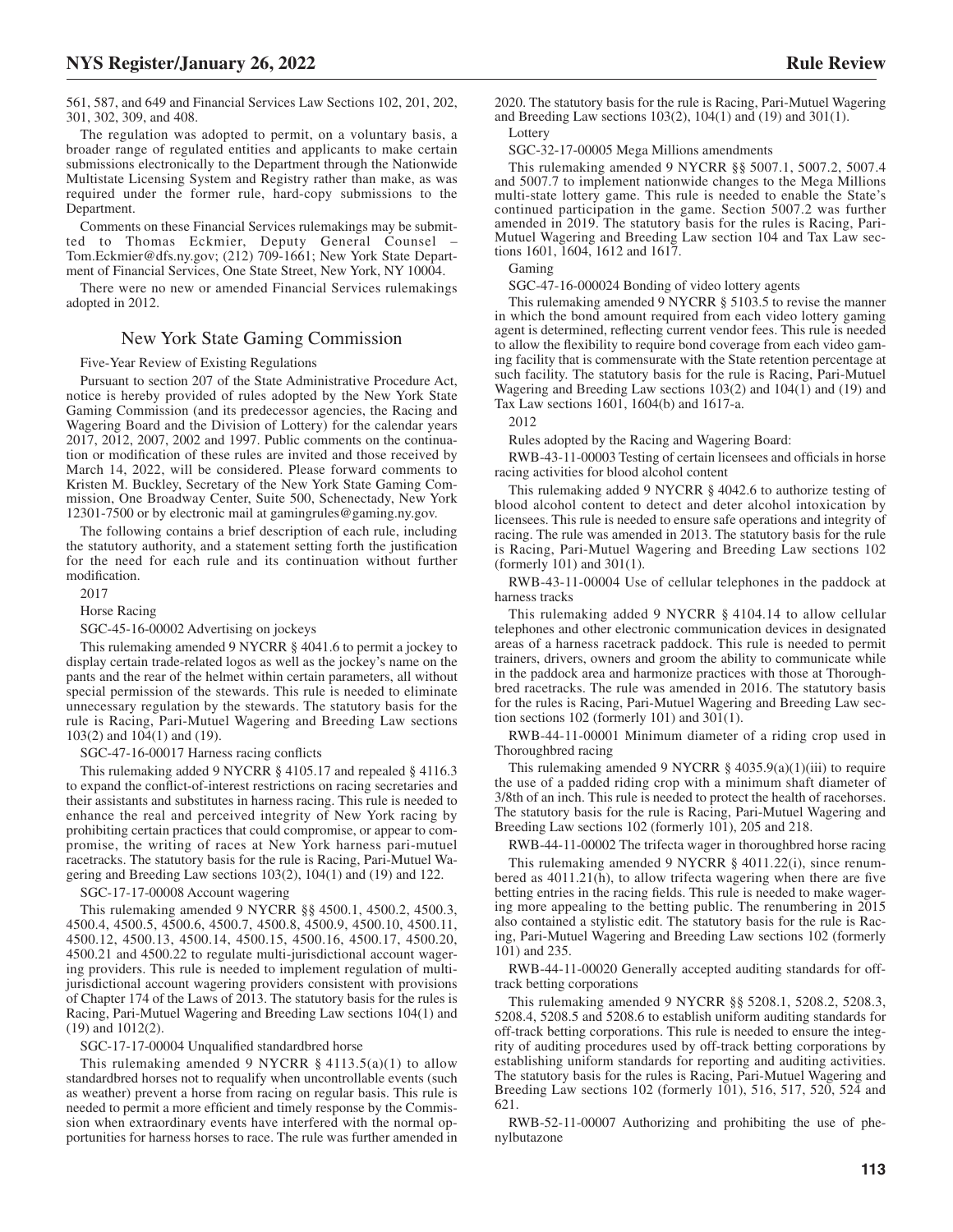This rulemaking amended 9 NYCRR §§ 4043.2(d) and 4120.2(d) (both such subdivisions were repealed entirely in 2014) to make phenylbutazone a 48-hour drug only in both harness and Thoroughbred racing. This rule is needed to ensure that horses are not overmedicated to the point of adversely affecting the integrity of horseracing. The statutory basis for the rules is Racing, Pari-Mutuel Wagering and Breeding Law sections 102 (formerly 101),  $301(2)(a)$  and  $902(1)$ .

RWB-08-12-00001 Out-of-competition drug testing of Thoroughbred race horses

This rulemaking amended 9 NYCRR §§ 4012.5 and 4043.12 to include within existing equine drug-testing requirements racehorses that are not formally scheduled to race. This rule is needed to keep the Commission's out-of-competition testing rule for Thoroughbred horses in line with enforcement needs. Section 4012.5 was further amended in 2013 and section 4023.12 was further amended in 2013 and 2018. The statutory basis for the rules is Racing, Pari-Mutuel Wagering and Breeding Law sections 102 (formerly 101) and 902(1).

RWB-23-12-00001 Maximum fines for violations in Thoroughbred, harness and Quarterhorse racing

This rulemaking amended 9 NYCRR §§ 4022.13, 4102.3 and 4207.29 to establish maximum fine amounts in accordance with statute. This rule is needed to make regulations consistent with statute. The statutory basis for the rules is Racing, Pari-Mutuel Wagering and Breeding Law sections 102 (formerly 101), 250, 301(1), 310, 401(1) and 410.

RWB-25-12-00001 The reimbursement of costs to the State of New York for associate judges and starters at harness races

This rulemaking added 9 NYCRR § 4101.41 to implement reimbursement for the costs of hiring certain harness racing officials. This rule is needed to comply with the provisions of Part  $\overline{Y}$  of Chapter 58 of the Laws of 2012. The rule was further amended in 2013. The statutory basis for the rule is Racing, Pari-Mutuel Wagering and Breeding Law sections 102 (formerly 101), 301 and 308.

RWB-29-12-00007 Claims of Thoroughbred horses that die on the track during or after a race

This rulemaking amended 9 NYCRR § 4038.5(a) to remove an incentive that a trainer or owner may have for entering an unsound horse in a claiming race for the purpose of racing and potentially transferring a horse without proper regard to the horse's well-being and the integrity of racing. This rule is needed to reduce fatalities of Thoroughbred horses and injuries to jockeys. Section 4038.5 was further amended in 2014, 2016 and 2020, The statutory basis for the rule is Racing, Pari-Mutuel Wagering and Breeding Law section 102 (formerly 101).

RWB-30-12-00001 Procedures and penalties for the testing of Thoroughbred and harness race horses for the presence of excess TCO2 levels

This rulemaking amended 9 NYCRR §§ 4043.8, 4043.9, 4120.13 and 4120.14 to revise the TCO2 testing rule to reflect current scientific developments and revise penalties to best deter violations. This rule is needed to bring the TCO2 testing rule horse in line with enforcement needs. The statutory basis for the rules is Racing, Pari-Mutuel Wagering and Breeding Law sections 103(2), 301(1) and (2)(a) and 902(1).

RWB-33-12-00002 The minimum price for which a horse shall be entered in a claiming race

This rulemaking amended 9 NYCRR § 4038.2 to mandate a claiming price-to-purse proportion and thus establish a relationship between investment in a horse and the potential purse in a manner designed to provide a safer racing environment in which financial incentive is lessened to race a horse that should not be raced. This rule is needed to diminish the risk of injury to human and equine participants in horse racing. The rule was further amended in 2019. The statutory basis for the rule is Racing, Pari-Mutuel Wagering and Breeding Law section 102 (formerly 101).

2007

Rules adopted by the Division of Lottery:

LTR-50-06-00004 Video lottery gaming

This rulemaking amended 21 NYCRR Part 2836 (since renumbered

as 9 NYCRR Subtitle T, Chapter IV, Subchapter A, Parts 5100-5122) to allow for the licensed operation of video lottery gaming. These rules are needed to regulate video lottery gaming. These rules have been amended in 2013, 2015, 2016, 2017, 2019 and 2021. The statutory basis for the rules is Tax Law section 1617-a.

Rules adopted by the Racing and Wagering Board:

RWB-19-07-00004 Post race blood gas testing for Thoroughbred and harness race horses

This rulemaking added 9 NYCRR §§ 4038.19(g), 4043.8, 4043.9, 4043.10, 4109.7(f), 4120.13, 4120.14 and 4120.15 to detect and deter the administration of alkali agents to Thoroughbred racehorses and harness racehorses for the purpose of affecting the horse's performance. These rules are needed to assure the public's confidence and continue the high degree of integrity in racing at the pari-mutuel betting tracks. The statutory basis for these rules is Racing, Pari-Mutuel Wagering and Breeding Law sections 102 (formerly 101), 235 (formerly 227), 301, 305 and 902.

RWB-19-07-00005 Authorizing the ''Treasure Chest Raffle'' and ''Search for the Queen of Hearts" as games of chance

This rulemaking added 9 NYCRR §§ 5620.23 and 5620.24 (since renumbered as §§ 4620.23 and 4620.24). This rule is needed to ensure that the Commission's approved games of chance keep pace with popular games of chance, and ensure increased charitable proceeds derived from lawful games of chance. The statutory basis for the rules is General Municipal Law section 188-a.

RWB-20-07-00006 Use of the whip rule

This rulemaking amended 9 NYCRR § 4117.8 to allow harness drivers to make use of the whip at one-quarter of a mile from the finish of the race. The previous rule allowed the use of a whip from oneeighth of a mile from the finish line. This rule is needed to diminish the public perception that the driver is not doing all he or she can to win the race. Judges at the racetracks in the state, as well as fans, had expressed concern that the former rule was too restrictive and did not allow enough time to urge the horse in the race. The statutory basis for the rule is Racing, Pari-Mutuel Wagering and Breeding Law sections 102 (formerly 101) and 301.

RWB-20-07-00007 Wagering while on duty

This rulemaking amended 9 NYCRR §§ 4005.4 and 4122.10 to prohibit pari-mutuel corporation employees from making wagers while on duty. This rule is needed to prevent the apparent or actual improprieties that occur when an employee of the pari-mutuel division of a harness or Thoroughbred racetrack places wagers while on duty even though there is no customer at the window. The public sees the parimutuel teller as someone who may have access to exclusive wagering information regarding horses or betting patterns in a given race. If the pari-mutuel employee is allowed to place wagers while on duty, it may appear that the teller is exploiting the position for personal gain, thereby eroding public confidence in pari-mutuel wagering in general. The statutory basis for the rule is Racing, Pari-Mutuel Wagering and Breeding Law sections 102 (formerly 101) and 301.

RWB-20-07-00008 Single service use and disposal of syringes and needles

This rulemaking added 9 NYCRR §§ 4043.11 and 4120.16 to prevent the inadvertent administration of a prohibited or harmful drug to a horse and prevent the contamination of the horse's blood. This rule requires single-service syringes for all racehorses. The rule is needed to prevent inadvertent administration of a prohibited or harmful drug to a horse, which may affect the health or performance of a racehorse. The rule is also needed to prevent the contamination of the horse's blood, which could result in a positive drug test and the subsequent disqualification and penalty for a drug positive. The statutory basis for the rule is Racing, Pari-Mutuel Wagering and Breeding Law sections 102 (formerly 101) and 301.

RWB-31-07-00009 Failure to finish a harness race

This rulemaking amended 9 NYCRR § 4117.2(c) to clarify the process whereby judges decide the order of finish in cases where a horse fails to finish a race because it breaks its gait. It also allows the judges to determine the appropriate order of finish in light of the circumstances of the race. This rule is needed because it promotes safe driv